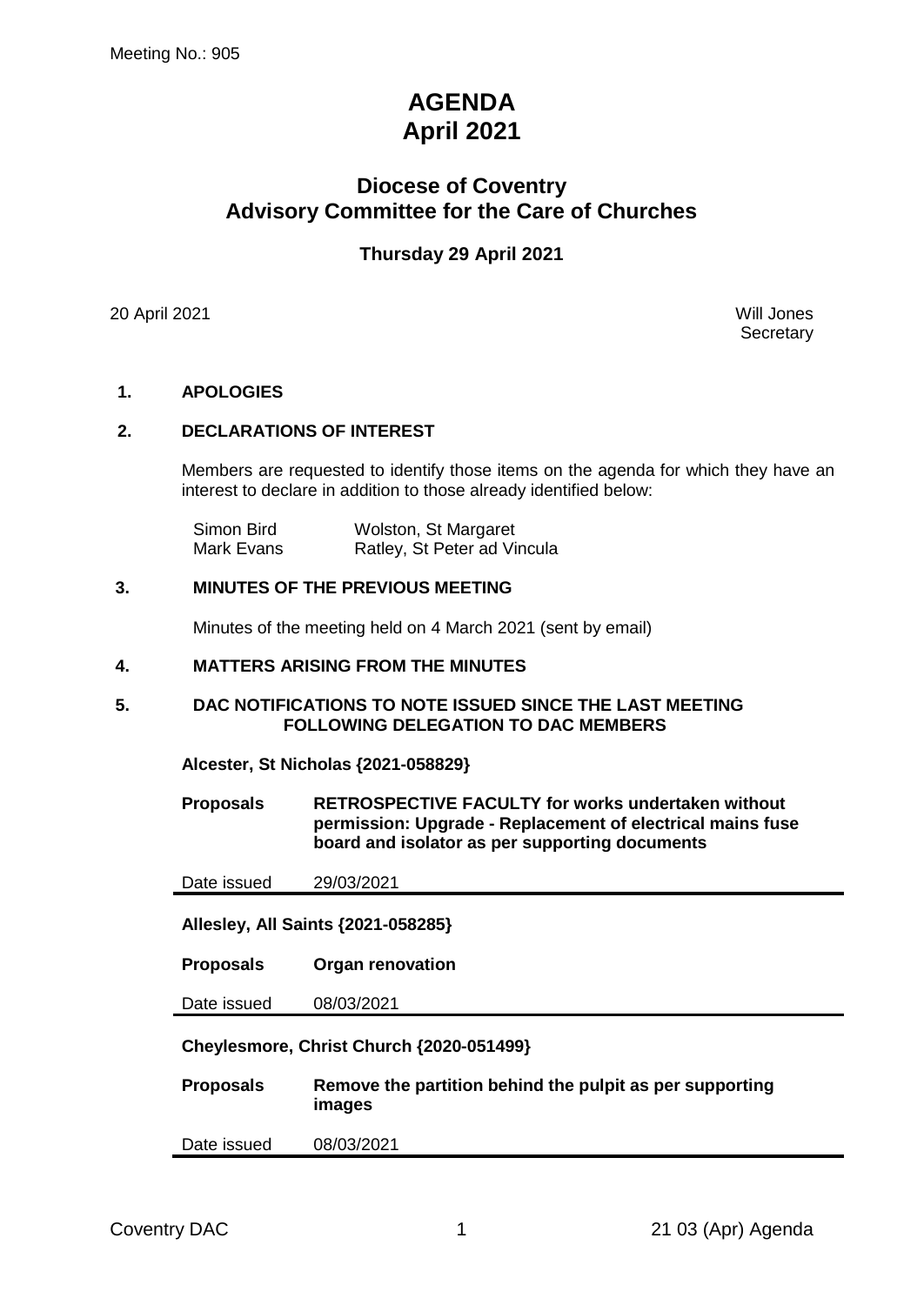**Finham, St Martin in the Fields {2020-055412}**

**Proposals Dispose of various furniture and fittings removed from use and have been retained within the church grounds (consistent with the Faculty approved on 22 October of 2009)**

Date issued 08/03/2021

**Kenilworth, St Nicholas {C6586/2021}**

**Proposals PRIVATE FACULTY APPLICATION: Replacement of memorial plaque to Thomas Roberts with a plaque which includes Joan Roberts and the addition of a vase**

Date issued 09/03/2021

**Long Compton, St Peter and St Paul {2021-058713}**

**Proposals Repairs to plaster ceiling of chancel as per specification by Stephen Oliver dated 11/12/2020**

Date issued 08/03/2021

**Moreton Morrell, Holy Cross {2021-058091}**

**Proposals CONFIRMATORY FACULTY for works undertaken under interim faculty: To allow WiFi/ Broadband access to Church room at rear of Church, we need to have a telegraph pole erected just inside Churchyard boundary to allow overhead cable access to apex of Church room roof. BT Openreach documents attached.**

Date issued 12/03/2021

**Warwick, St Mary {2020-052123}**

**Proposals CONFIRMATORY FACULTY: Repairs to the Vestry floor and Greville vault window as per specification by Mark Stewart dated 9 October 2019**

Date issued 15/03/2021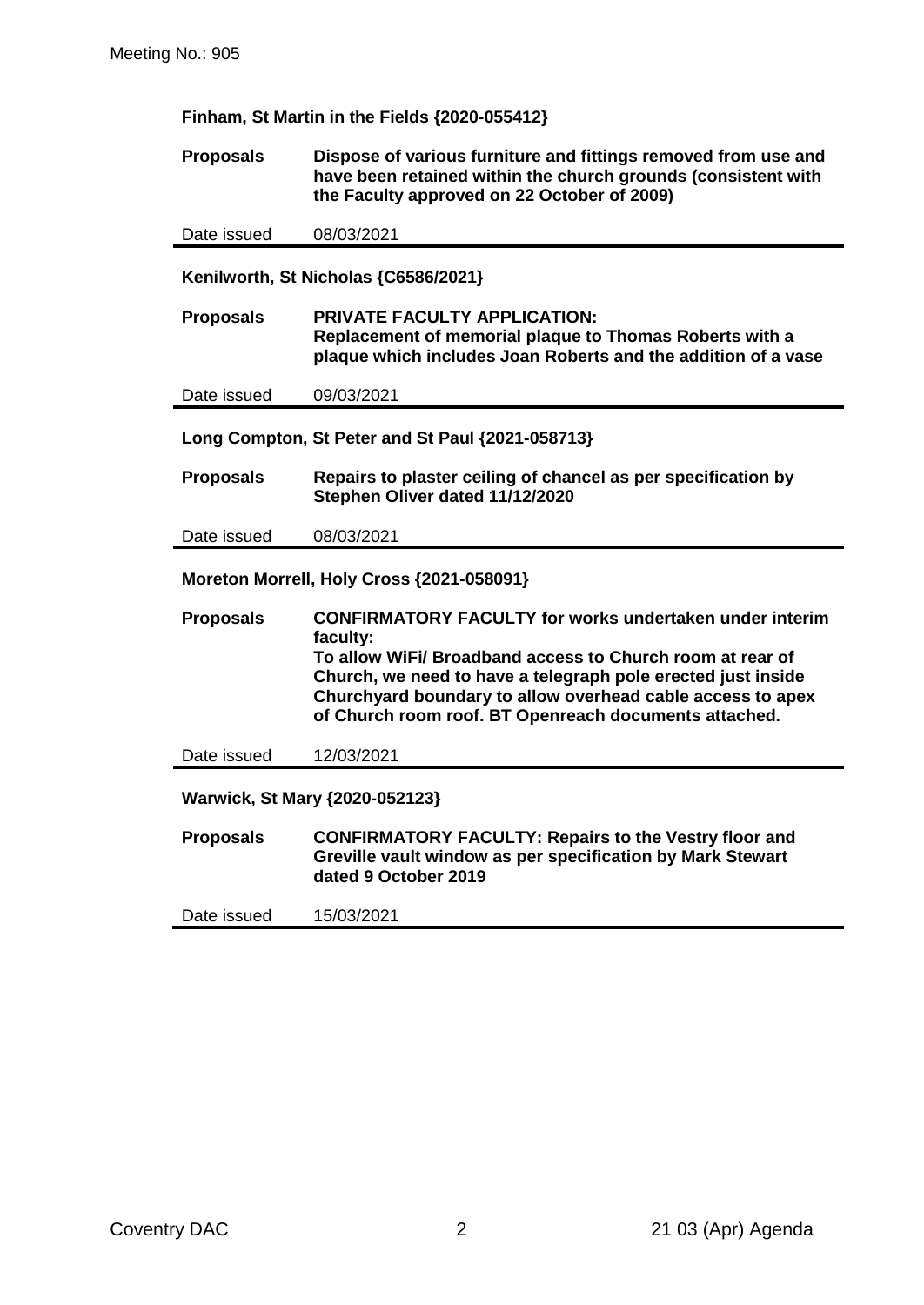## **6. NOTIFICATION OF ADVICE APPLICATIONS**

## **a) Applications**

| <b>Allesley, All Saints</b><br>{C6634/2021}   | Grade:<br>$CP - 01$                                                                                                                                                                                                                                                             |
|-----------------------------------------------|---------------------------------------------------------------------------------------------------------------------------------------------------------------------------------------------------------------------------------------------------------------------------------|
| Proposals:                                    | <b>PRIVATE FACULTY:</b><br>Replacement of memorial to Len James Welch with a<br>new memorial that also commemorates Agnes Monica<br><b>Welch</b>                                                                                                                                |
| Project architect:                            | No Architect consulted or engaged on the proposals                                                                                                                                                                                                                              |
| Contractor:                                   | Total:                                                                                                                                                                                                                                                                          |
| No. DAC meetings:                             | Last DAC meeting:<br>1                                                                                                                                                                                                                                                          |
| Referred to:                                  | <b>Full Committee</b>                                                                                                                                                                                                                                                           |
| DAC is invited to:                            | Consider the application for a Notification of Advice                                                                                                                                                                                                                           |
| <b>Corley, No Dedication</b><br>{2021-060080} | Grade:<br>$II^*$                                                                                                                                                                                                                                                                |
| Proposals:                                    | <b>Inspection and Repair of Stained Glass Windows</b>                                                                                                                                                                                                                           |
| Project architect:                            | No Architect consulted or engaged on the proposals                                                                                                                                                                                                                              |
| Contractor:                                   |                                                                                                                                                                                                                                                                                 |
|                                               | Total:                                                                                                                                                                                                                                                                          |
| No. DAC meetings:                             | Last DAC meeting:<br>1                                                                                                                                                                                                                                                          |
| Referred to:<br>DAC is invited to:            | <b>Ben Sinclair</b><br>Consider the application for a Notification of Advice                                                                                                                                                                                                    |
|                                               |                                                                                                                                                                                                                                                                                 |
| <b>Coventry, Holy Trinity</b><br>{C6633/2021} | Grade:                                                                                                                                                                                                                                                                          |
| Proposals:                                    | 1. CONFIRMATORY FACULTY for works undertaken<br>under Interim Faculty: To illuminate the exterior of the<br>building with a replacement low energy lighting scheme<br>that replicates the main elements of the existing<br>scheme<br>2. To illuminate the East and West windows |
| Project architect:                            | No Architect consulted or engaged on the proposals                                                                                                                                                                                                                              |
| Contractor:                                   |                                                                                                                                                                                                                                                                                 |
|                                               | Total:                                                                                                                                                                                                                                                                          |
| No. DAC meetings:                             | Last DAC meeting:<br>1                                                                                                                                                                                                                                                          |
| Referred to:                                  | <b>Heather Loosemore</b><br>Nick Reading<br><b>Ben Sinclair</b>                                                                                                                                                                                                                 |
| <b>DAC</b> is invited to:                     | Consider the application for a Notification of Advice                                                                                                                                                                                                                           |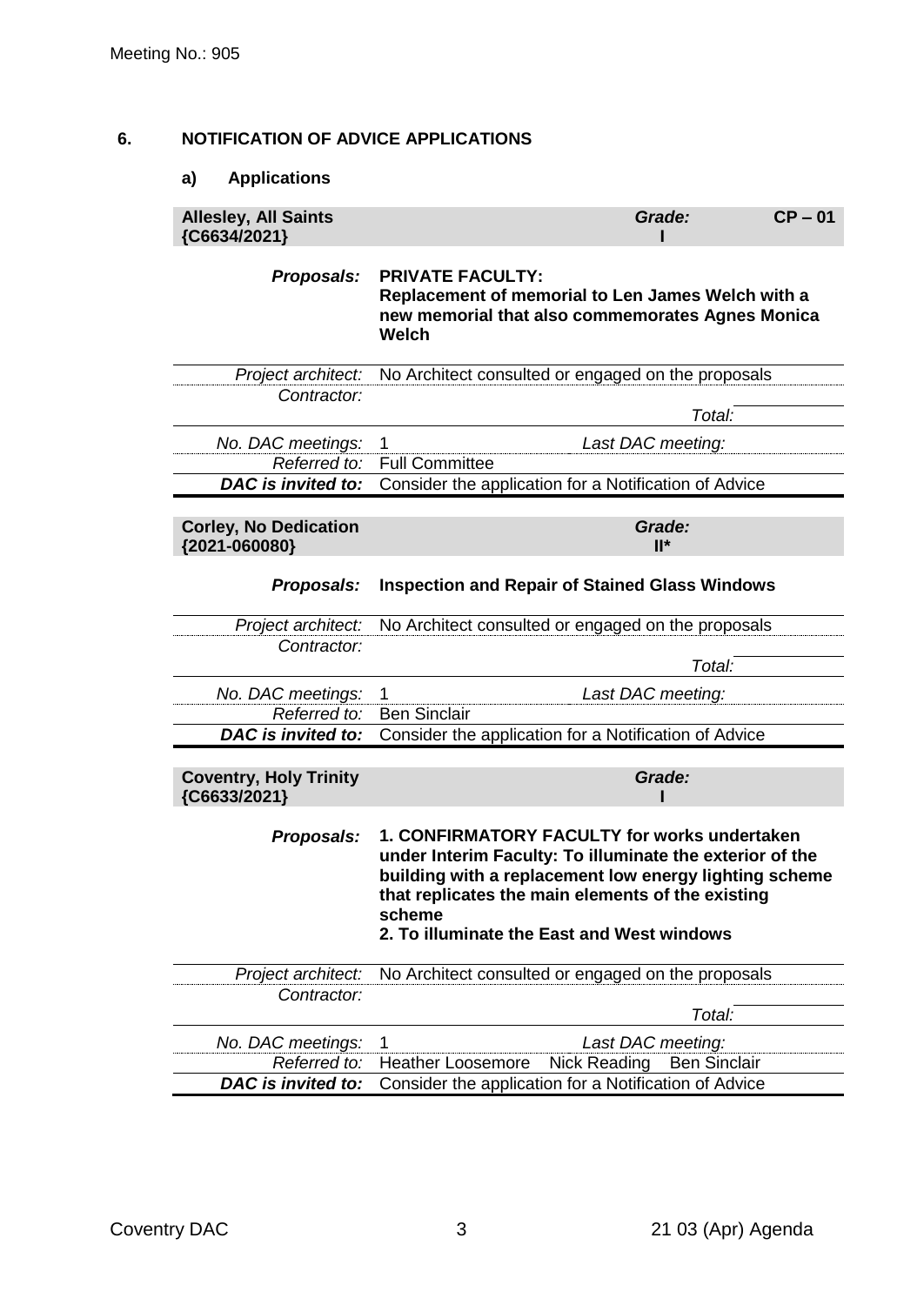| <b>Harbury, All Saints</b><br>{C6552/2020}          |                                                                                                                                                                                                                                   | Grade:<br>Ш                                 |            |
|-----------------------------------------------------|-----------------------------------------------------------------------------------------------------------------------------------------------------------------------------------------------------------------------------------|---------------------------------------------|------------|
| Proposals:                                          | <b>Replacement of heating system</b><br><b>Replacement of lighting</b><br><b>Introduction of AV System</b><br><b>Repairs to tower</b>                                                                                             |                                             |            |
| Project architect:                                  | Mark King                                                                                                                                                                                                                         |                                             |            |
| Contractor:                                         |                                                                                                                                                                                                                                   | Total:                                      |            |
| No. DAC meetings:                                   | 3                                                                                                                                                                                                                                 | Last DAC meeting: 21/01/2021                |            |
| Referred to:                                        | <b>Heather Loosemore</b>                                                                                                                                                                                                          | <b>Mark Stewart</b><br><b>Colin Bemrose</b> |            |
| <b>DAC</b> is invited to:                           | Consider the application.                                                                                                                                                                                                         |                                             |            |
| <b>Keresley, St Thomas</b><br>{2020-054573}         |                                                                                                                                                                                                                                   | Grade:<br>Ш                                 |            |
| Proposals:                                          | To erect a handrail up to the chancel                                                                                                                                                                                             |                                             |            |
| Project architect:                                  | No Architect consulted or engaged on the proposals                                                                                                                                                                                |                                             |            |
| Contractor:                                         |                                                                                                                                                                                                                                   | Total:                                      |            |
| No. DAC meetings:                                   | 2                                                                                                                                                                                                                                 | Last DAC meeting:                           | 10/12/2020 |
| Referred to:                                        | <b>Mark Evans</b>                                                                                                                                                                                                                 |                                             |            |
| DAC is invited to:                                  | Consider the application for a Notification of Advice                                                                                                                                                                             |                                             |            |
| <b>Ratley, St Peter ad Vincula</b><br>{2020-052758} |                                                                                                                                                                                                                                   | Grade:<br>$II^*$                            |            |
| Proposals:                                          | a) Permanent repairs to the South Aisle roof after the<br>lead theft in 2018 as per specification by Mark Evans<br>date December 2018.<br>b) Confirmatory Faculty for works carried out under<br>interim faculty dated 13/08/2020 |                                             |            |
| Project architect:                                  | <b>Mark Evans</b>                                                                                                                                                                                                                 |                                             |            |
| Contractor:                                         |                                                                                                                                                                                                                                   |                                             |            |
|                                                     |                                                                                                                                                                                                                                   | Total:                                      |            |
| No. DAC meetings:                                   | 1                                                                                                                                                                                                                                 | Last DAC meeting:                           |            |
| Referred to:                                        | <b>Nick Reading</b>                                                                                                                                                                                                               |                                             |            |
| <b>DAC</b> is invited to:                           | Consider the application for a Notification of Advice                                                                                                                                                                             |                                             |            |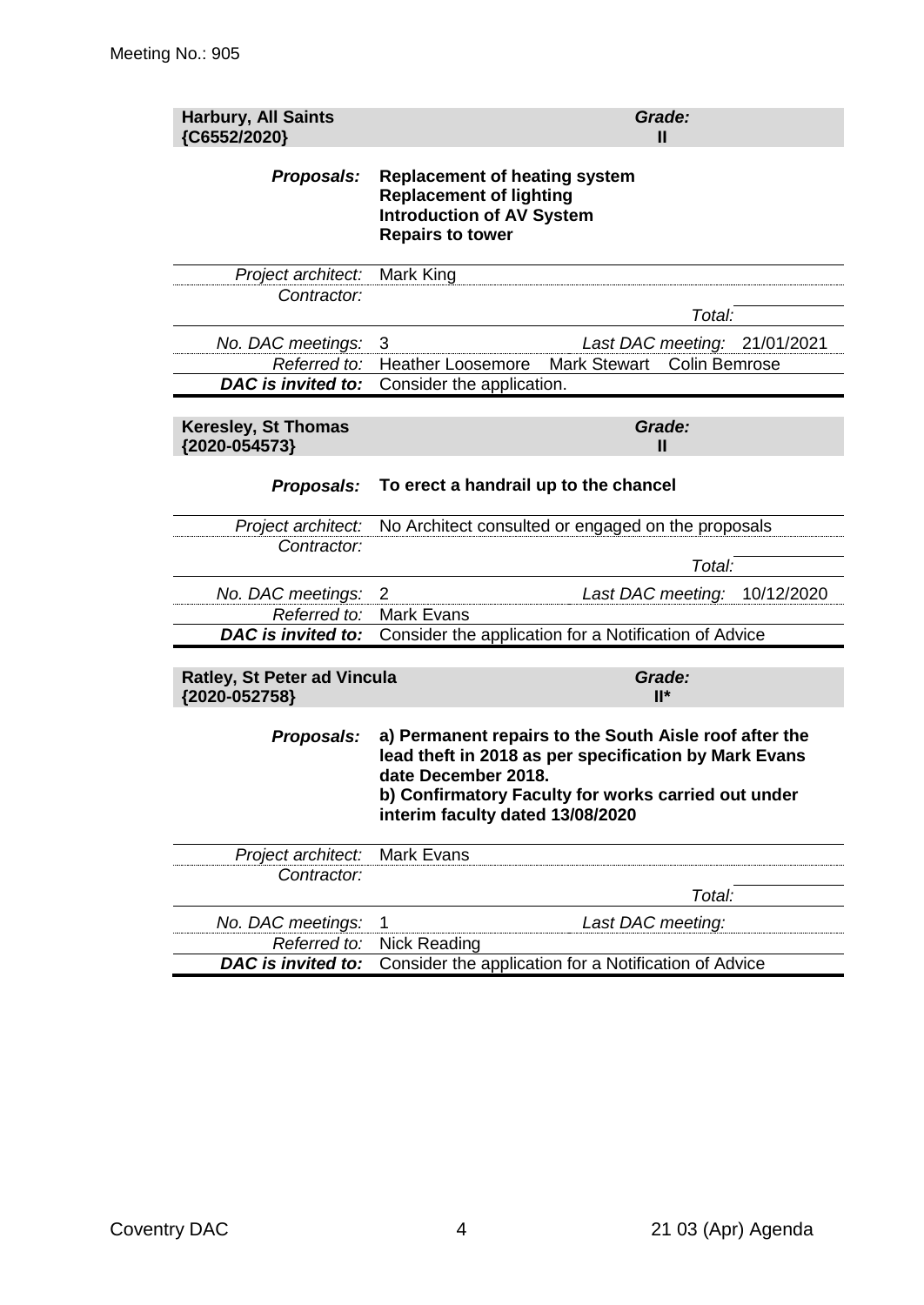| {2021-058452}                                                                 | <b>Salford Priors, St Matthew</b>                                                                                             | Grade:                   | $CP - 02$                           |
|-------------------------------------------------------------------------------|-------------------------------------------------------------------------------------------------------------------------------|--------------------------|-------------------------------------|
| Proposals:                                                                    | Provision of toilets in the organ chamber                                                                                     |                          |                                     |
| Project architect:                                                            | <b>Steven Matthews</b>                                                                                                        |                          |                                     |
| Contractor:                                                                   |                                                                                                                               | Total:                   |                                     |
| No. DAC meetings:                                                             | $\overline{2}$<br>Simon Bird                                                                                                  | Last DAC meeting:        | 04/03/2021                          |
| Referred to:<br><b>DAC</b> is invited to:                                     | HE<br><b>SPAB</b><br>Note the letters from CBC and SPAB                                                                       | Nigel Allcoat CBC        | <b>Chris Patrick</b>                |
| <b>Stoneleigh, St Mary</b><br>{2021-060061}                                   |                                                                                                                               | Grade:                   | $CP - 03$<br>$CP - 04$<br>$CP - 05$ |
| Proposals:                                                                    | Lay flat a collapsed box tomb in the churchyard                                                                               |                          |                                     |
| Project architect:                                                            | No Architect consulted or engaged on the proposals                                                                            |                          |                                     |
| Contractor:                                                                   |                                                                                                                               | Total:                   |                                     |
| No. DAC meetings:                                                             | 1                                                                                                                             | Last DAC meeting:        |                                     |
| Referred to:<br><b>DAC</b> is invited to:                                     | Nick Reading<br>Consider the application for a Notification of Advice                                                         | <b>Archdeacon Pastor</b> |                                     |
|                                                                               |                                                                                                                               |                          |                                     |
| <b>Wolston, St Margaret</b><br>{2021-059307}                                  |                                                                                                                               | Grade:                   | $CP - 06$                           |
|                                                                               | Introduction of new lectern for leading/preaching                                                                             |                          |                                     |
| Proposals:                                                                    |                                                                                                                               |                          |                                     |
| Project architect:<br>Contractor:                                             | No Architect consulted or engaged on the proposals                                                                            |                          |                                     |
|                                                                               |                                                                                                                               | Total:                   |                                     |
| No. DAC meetings:                                                             | 1                                                                                                                             | Last DAC meeting:        |                                     |
|                                                                               |                                                                                                                               |                          |                                     |
| Referred to:<br><b>DAC</b> is invited to:<br><b>LIST B APPLICATIONS</b><br>a) | <b>Archdeacon Pastor</b><br>Consider the application for a Notification of Advice<br>Approvals granted since the last meeting |                          |                                     |
| Arrow, The Holy Trinity {2021-060056}                                         |                                                                                                                               |                          |                                     |
| <b>Proposals</b>                                                              | Internal plaster repairs and redecoration                                                                                     |                          |                                     |
| 09/04/2021<br>Date issued                                                     |                                                                                                                               |                          |                                     |
| Astley, St Mary the Virgin {2021-060207}                                      |                                                                                                                               |                          |                                     |

Date issued 09/04/2021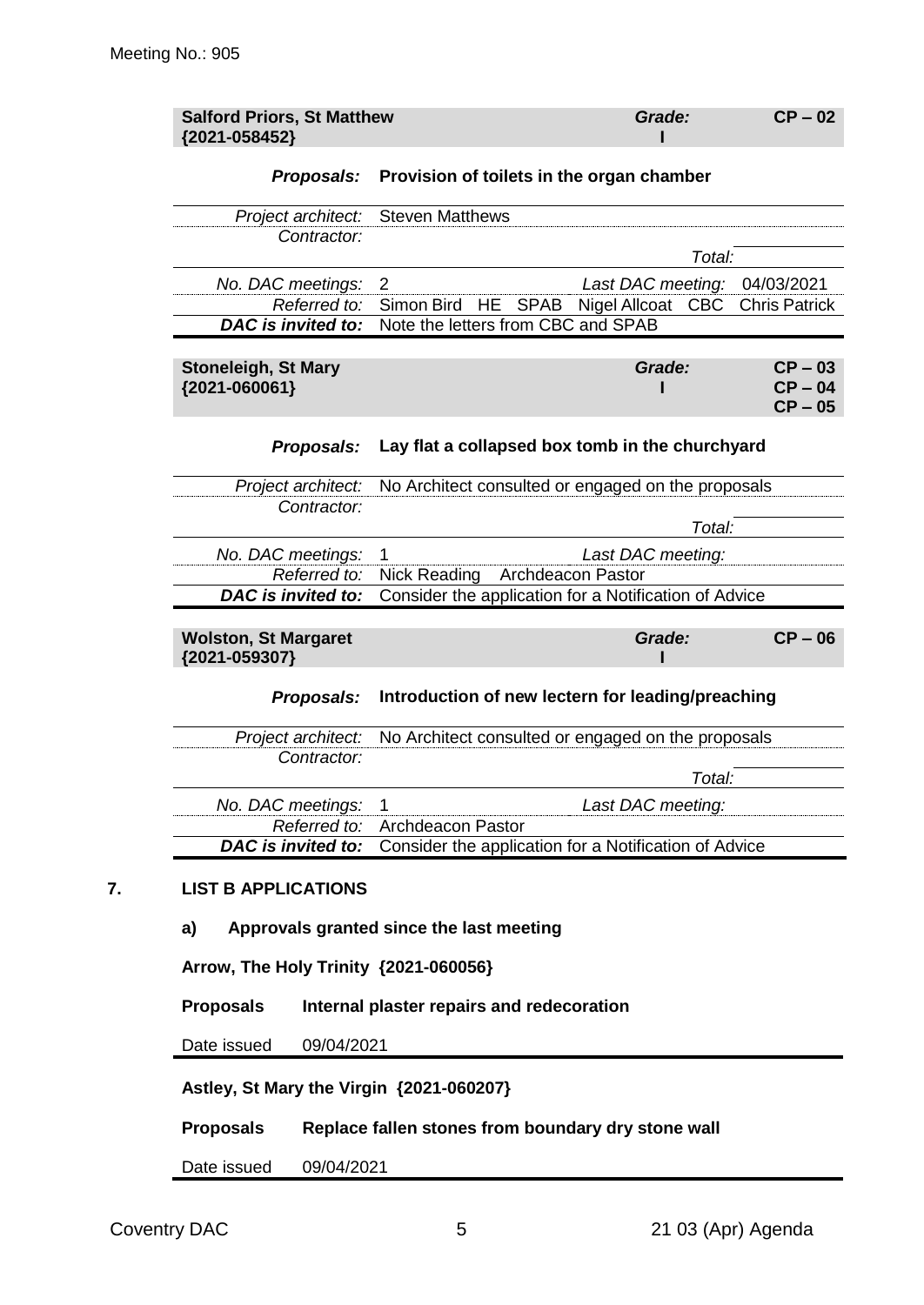#### **Budbrooke, St Michael {2021-058022}**

**Proposals Installation of streaming cameras as first phase of previously approved reordering**

Date issued 08/04/2021

**Chilvers Coton, All Saints {2021-059742}**

**Proposals Fell 2 x Poplar Trees**

Date issued 23/03/2021

**Chilvers Coton, All Saints {2021-059743}**

**Proposals Pollard 5 of the Limes**

Date issued 23/03/2021

**Chilvers Coton, All Saints {2021-060087}**

**Proposals Pollarding of additional 5 Lime Trees**

Date issued 08/04/2021

**Church Lawford, St Peter {2021-058816}**

**Proposals Reconstruction of boundary wall / gate post**

Date issued 03/03/2021

**Coughton, St Peter {2021-059155}**

**Proposals Internal redecoration Trinity Chapel, Lady Chapel, Nave and South porch**

Date issued 23/03/2021

**Ettington, Holy Trinity and St Thomas of Canterbury {2021-059277}**

**Proposals Installation of new CH boiler with new time clock**

Date issued 17/03/2021

**Exhall (Alcester Deanery), St Giles {2021-059986}**

**Proposals Remove a damaged tree**

Date issued 23/03/2021

**Great Alne, St Mary Magdalen {2021-058762}**

**Proposals Install a bench in the churchyard**

Date issued 25/02/2021